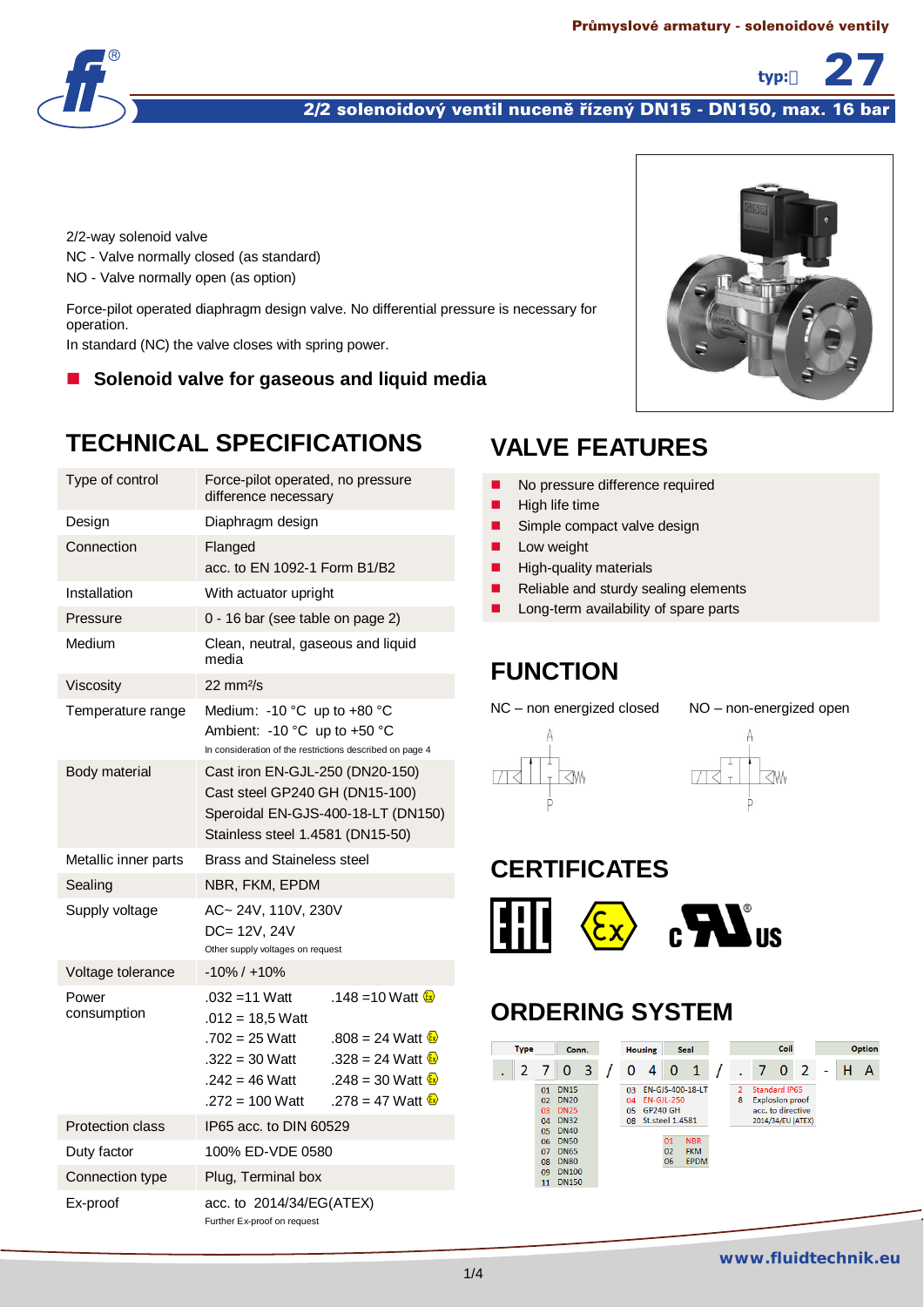

### 2/2 solenoidový ventil nuceně řízený, řada 27, DN15-DN150

# **TECHNICAL FEATURES**

|           |                               |               | max. pressure for coils  |                          |                          |                          |          |                          |         |  |  |  |
|-----------|-------------------------------|---------------|--------------------------|--------------------------|--------------------------|--------------------------|----------|--------------------------|---------|--|--|--|
| <b>DN</b> | Kv-value<br>m <sup>3</sup> /h | Standard type | .032                     | .012                     | .702                     | .322                     | .242     | .272                     | .352    |  |  |  |
| 15        | 3,9                           | .2701/01/     | $0 - 10$                 | $0 - 16$                 | $0 - 16$                 |                          | -        | $\overline{\phantom{a}}$ |         |  |  |  |
| 20        | 10,8                          | .2702/01/     | $0-6$                    | $0 - 10$                 | $0 - 16$                 | $\blacksquare$           | ٠        | $\overline{\phantom{a}}$ |         |  |  |  |
| 25        | 13,0                          | .2703/01/     | $0 - 6$                  | $0 - 10$                 | $0 - 16$                 | $\overline{\phantom{a}}$ | ٠        | $\overline{\phantom{a}}$ |         |  |  |  |
| 32        | 30,0                          | .2704/0.01/   | ٠                        | $\overline{\phantom{a}}$ | $\overline{\phantom{a}}$ | $0 - 10$                 | $0 - 16$ | $0 - 16$                 |         |  |  |  |
| 40        | 32,0                          | .2705/0.01/   | ۰.                       | $\blacksquare$           | $\overline{\phantom{a}}$ | $0 - 10$                 | $0 - 16$ | $0 - 16$                 |         |  |  |  |
| 50        | 45,0                          | .2706/01/     |                          | $\overline{\phantom{a}}$ | $\overline{\phantom{a}}$ | $0-6$                    | $0 - 16$ | $0 - 16$                 |         |  |  |  |
| 80        | 97,0                          | .2708/01/     | ٠                        | $\blacksquare$           | $\blacksquare$           | $\blacksquare$           | $0 - 2$  | $0 - 3$                  |         |  |  |  |
| 100       | 143,0                         | .2709/01/     | $\overline{\phantom{0}}$ |                          | ٠                        |                          | ٠        | $0 - 2$                  | ٠       |  |  |  |
| 150       | 370,0                         | .2711/.01/    | ۰.                       | $\overline{\phantom{a}}$ | ٠                        | $\overline{\phantom{a}}$ | ٠        | $0 - 2$                  | $0 - 2$ |  |  |  |

The flow rate mentioned in the table applies to the strongest coil.

|           |                               |               | max. pressure for coils ATEX |                          |                          |                          |                          |                          |  |  |  |  |
|-----------|-------------------------------|---------------|------------------------------|--------------------------|--------------------------|--------------------------|--------------------------|--------------------------|--|--|--|--|
| <b>DN</b> | Kv-value<br>m <sup>3</sup> /h | Standard type | .148                         | .808                     | .328                     | .248                     | .278                     | .358                     |  |  |  |  |
| 15        | 3,9                           | .2701/.01/    | $0 - 8$                      | $0 - 16$                 | $\overline{\phantom{a}}$ | $\overline{\phantom{a}}$ | $\blacksquare$           |                          |  |  |  |  |
| 20        | 10,8                          | .2702/.01/    | $0 - 5$                      | $0 - 16$                 |                          |                          |                          |                          |  |  |  |  |
| 25        | 13,0                          | .2703/01/     | $0-5$                        | $0 - 16$                 | $\blacksquare$           | $\blacksquare$           | $\blacksquare$           |                          |  |  |  |  |
| 32        | 30,0                          | .2704/01/     |                              |                          | $0 - 3$                  | $0 - 10$                 | $0 - 16$                 |                          |  |  |  |  |
| 40        | 32,0                          | .2705/01/     | $\blacksquare$               | $\blacksquare$           | $0 - 3$                  | $0 - 10$                 | $0 - 16$                 |                          |  |  |  |  |
| 50        | 45,0                          | .2706/01/     |                              |                          | $0 - 3$                  | $0-6$                    | $0 - 16$                 |                          |  |  |  |  |
| 80        | 97,0                          | .2708/01/     |                              | $\overline{\phantom{a}}$ | $\blacksquare$           | $\overline{\phantom{a}}$ | $0 - 2$                  | $\overline{\phantom{a}}$ |  |  |  |  |
| 100       | 143,0                         | .2709/01/     | $\blacksquare$               | $\blacksquare$           | $\overline{\phantom{a}}$ | $\overline{\phantom{a}}$ | $\blacksquare$           | $0 - 2$                  |  |  |  |  |
| 150       | 370,0                         | .2711/.01/    | $\overline{\phantom{0}}$     |                          | $\blacksquare$           |                          | $\overline{\phantom{0}}$ | $0 - 2$                  |  |  |  |  |

The flow rate mentioned in the table applies to the strongest coil.



#### **www.fluidtechnik.eu**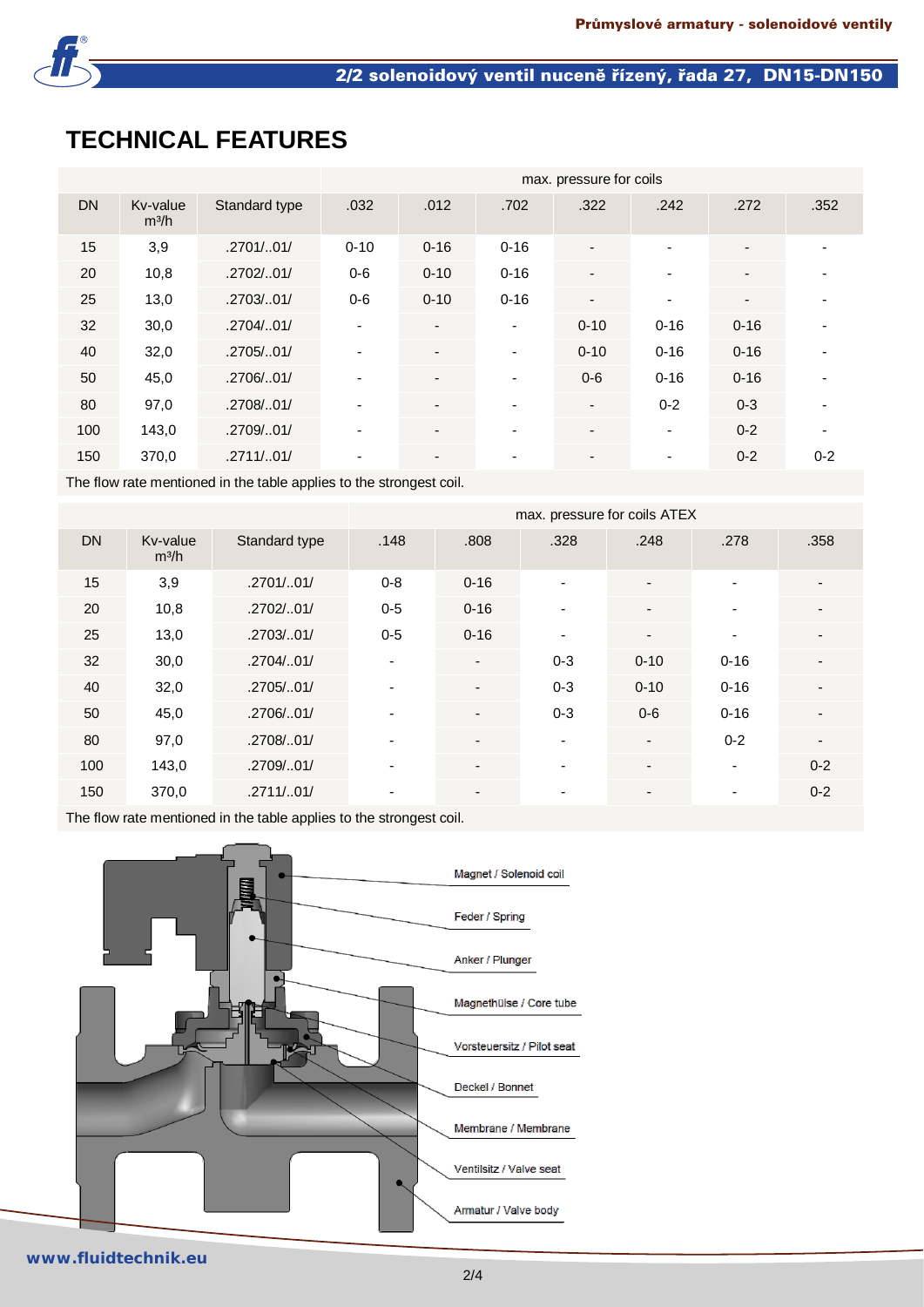

### 2/2 solenoidový ventil nuceně řízený, řada 27, DN15-DN150

### **DIMENSIONS**





| Coil        |         | $.032/0.012/0.148*$ |          |           | .702 /.808* |           | .322 /.328* |           |           |  |
|-------------|---------|---------------------|----------|-----------|-------------|-----------|-------------|-----------|-----------|--|
| <b>Type</b> | .2701   | .2702               | .2703    | .2701     | .2702       | .2703     | .2704       | .2705     | .2706     |  |
| <b>DN</b>   | 15      | 20                  | 25       | 15        | 20          | 25        | 32          | 40        | 50        |  |
| C           | 61      | 61                  | 61       | 67        | 67          | 67        | 77          | 77        | 77        |  |
| D           | 95      | 105                 | 115      | 95        | 105         | 115       | 140         | 150       | 165       |  |
| K           | 94 (86) | 100 (96)            | 100 (96) | 114 (106) | 127 (122)   | 127 (122) | 184 (172)   | 184 (172) | 192 (179) |  |
|             | 130     | 150                 | 160      | 130       | 150         | 160       | 180         | 200       | 230       |  |
| t           | 16      | 18                  | 18       | 16        | 18          | 18        | 18          | 18        | 20        |  |
| kg          | 2,8     | 3,9                 | 4,5      | 3,1       | 4,2         | 4,8       | 8,8         | 9,3       | 12,1      |  |

\*Differing dimension "C" for ATEX-coils

| Coil        |              |              | .242 / .248  |       |              | .352(8)      |              |       |       |       |
|-------------|--------------|--------------|--------------|-------|--------------|--------------|--------------|-------|-------|-------|
| <b>Type</b> | .2704        | .2705        | .2706        | .2708 | .2704        | .2705        | .2706        | .2709 | .2711 | .2711 |
| <b>DN</b>   | 32           | 40           | 50           | 80    | 32           | 40           | 50           | 100   | 150   | 150   |
| C           | 93           | 93           | 93           | 93    | 107          | 107          | 107          | 107   | 107   | 127   |
| D           | 140          | 150          | 165          | 200   | 140          | 150          | 165          | 220   | 285   | 285   |
| Κ           | 209<br>(198) | 209<br>(198) | 218<br>(205) | 255   | 254<br>(242) | 254<br>(242) | 264<br>(251) | 305   | 410   | 450   |
|             | 180          | 200          | 230          | 310   | 180          | 200          | 230          | 350   | 480   | 480   |
| t           | 18           | 18           | 20           | 21    | 18           | 18           | 20           | 24    | 28    | 28    |
| kg          | 9,7          | 10,2         | 13,0         | 29,0  | 13,7         | 14,3         | 17,3         | 45,5  | 86,0  | 97,0  |

The values in brackets refer to the stainless steel version.